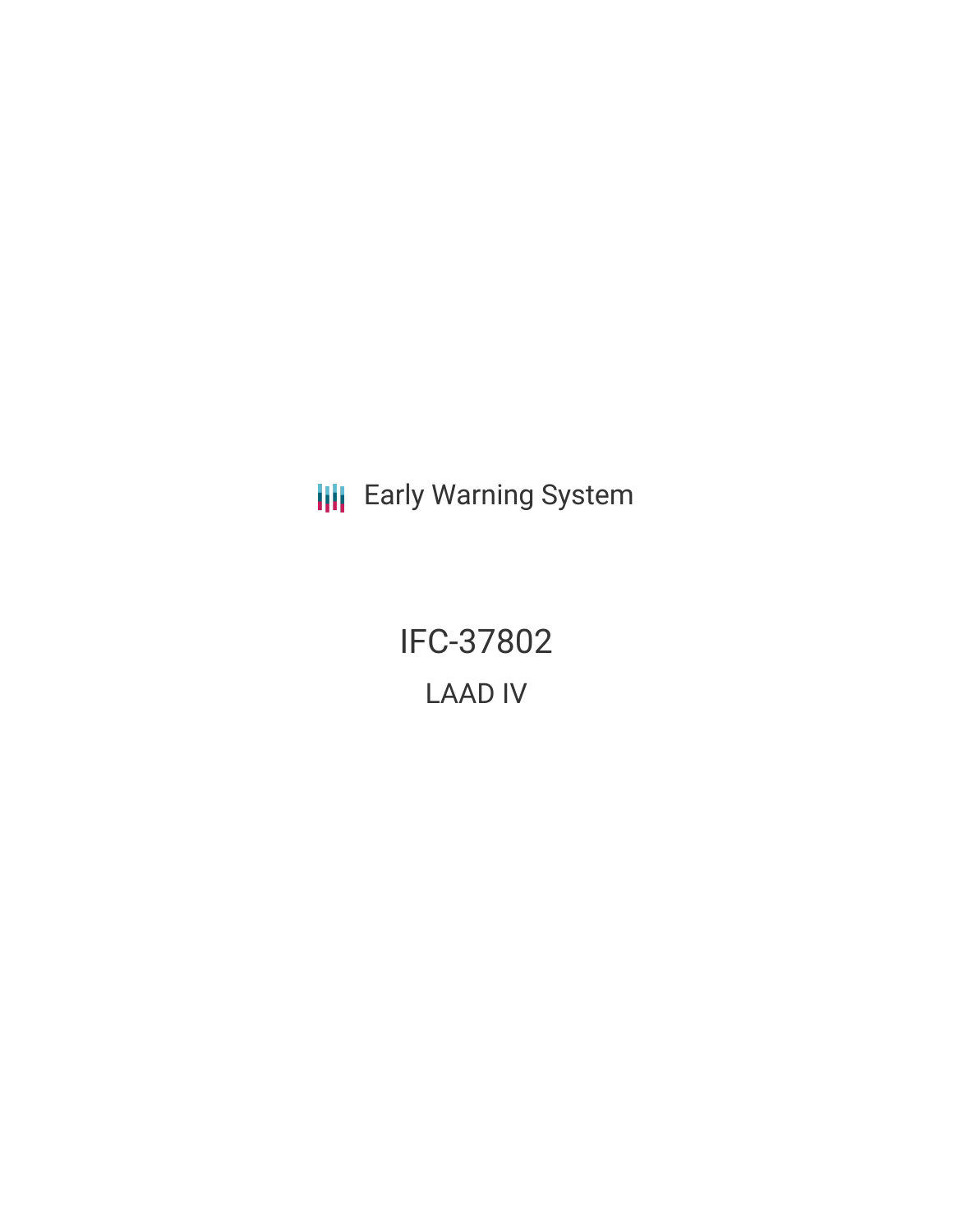

### **Quick Facts**

| <b>Financial Institutions</b>  | International Finance Corporation (IFC)          |
|--------------------------------|--------------------------------------------------|
| <b>Status</b>                  | Approved                                         |
| <b>Bank Risk Rating</b>        | FI                                               |
| <b>Voting Date</b>             | 2016-08-05                                       |
| <b>Borrower</b>                | Latin American Agribusiness Development Corp S.a |
| <b>Sectors</b>                 | Finance                                          |
| <b>Investment Type(s)</b>      | Loan                                             |
| <b>Investment Amount (USD)</b> | \$50.00 million                                  |
| <b>Loan Amount (USD)</b>       | \$50.00 million                                  |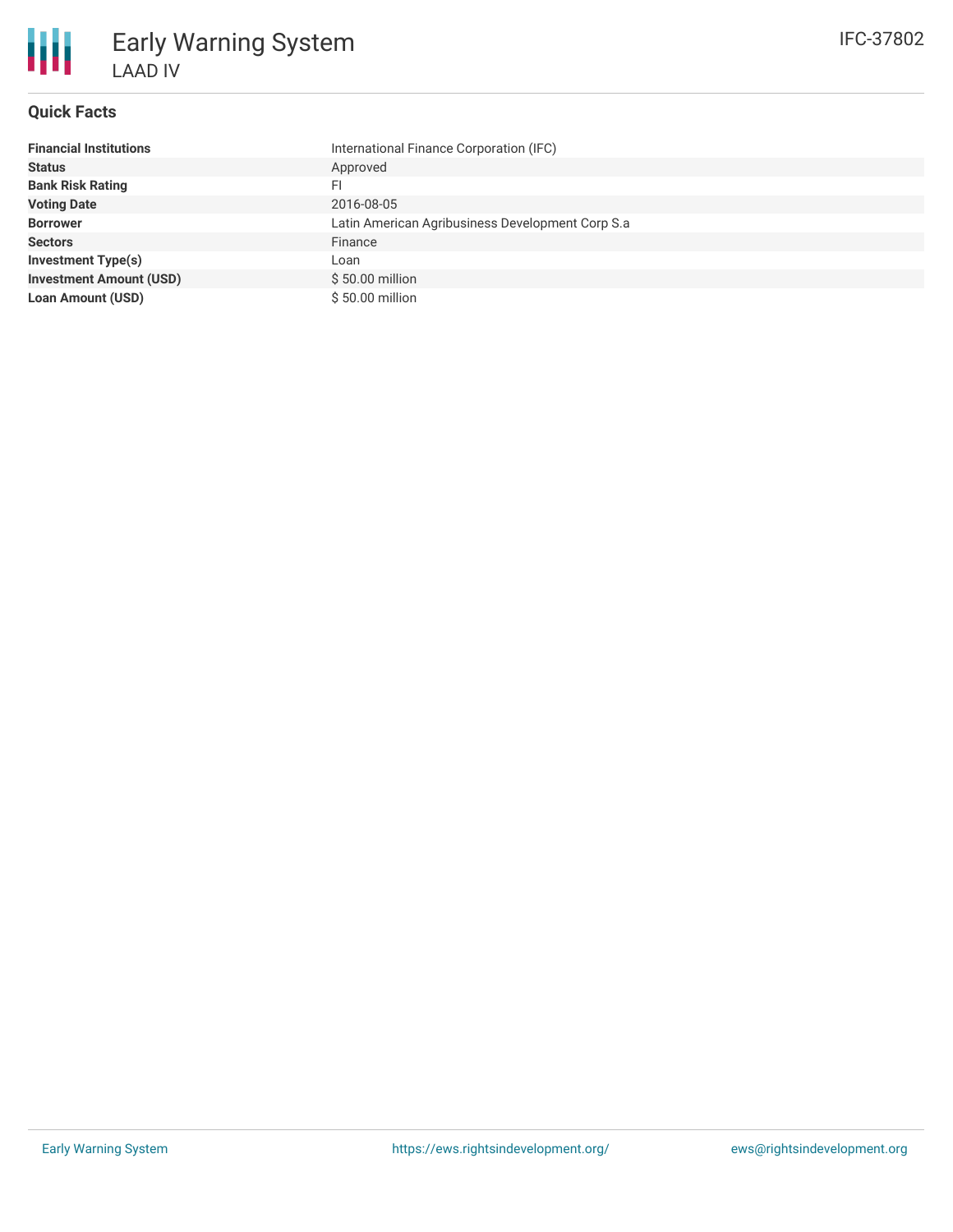

# **Project Description**

According to IFC website, the investment consists of long-term loan to Latin American Agribusiness Development Corporation S.A. (LAAD) and its fully owned subsidiary LAAD Americas N.V. to support growth of its portfolio of medium and long-term loans to agribusiness SMEs in Latin America and the Caribbean. This project is expected to have development impact in the following areas:

(i) Support access to finance to agricultural SMEs, mostly of these family-owned businesses, which have traditionally been underserved due to high perceived risks;

(ii) Positive impact on rural communities in the region; in FY15 LAAD supported 291 projects in 14 countries which created over 9,000 new jobs; and

(iii) Support to a unique and very successful business model which has consistently grown in a financially and developmentally sustainable way.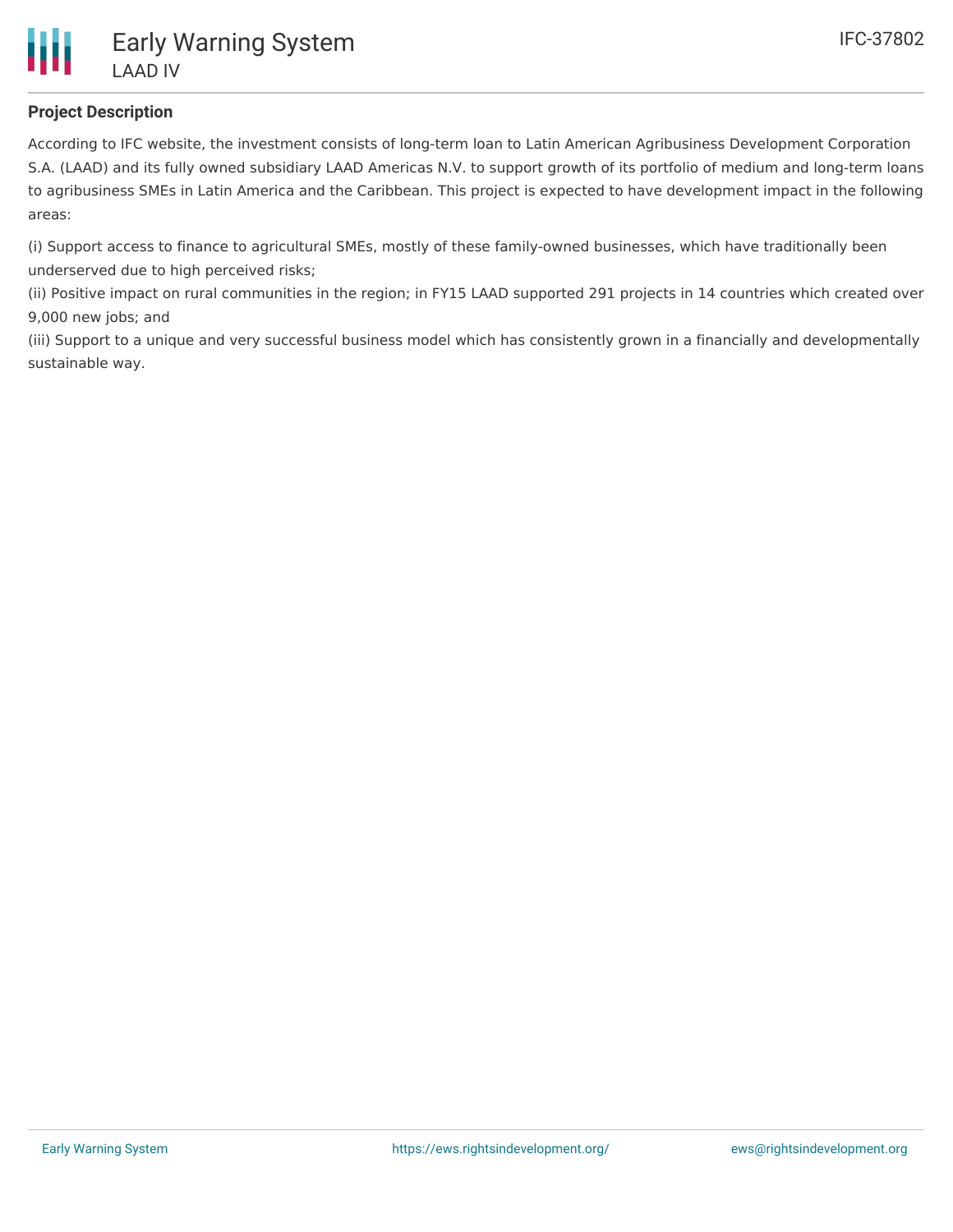

## **People Affected By This Project**

(i) Support access to finance to agricultural SMEs, mostly of these family-owned businesses, which have traditionally been underserved due to high perceived risks;

(ii) Positive impact on rural communities in the region; in FY15 LAAD supported 291 projects in 14 countries which created over 9,000 new jobs; and

(iii) Support to a unique and very successful business model which has consistently grown in a financially and developmentally sustainable way.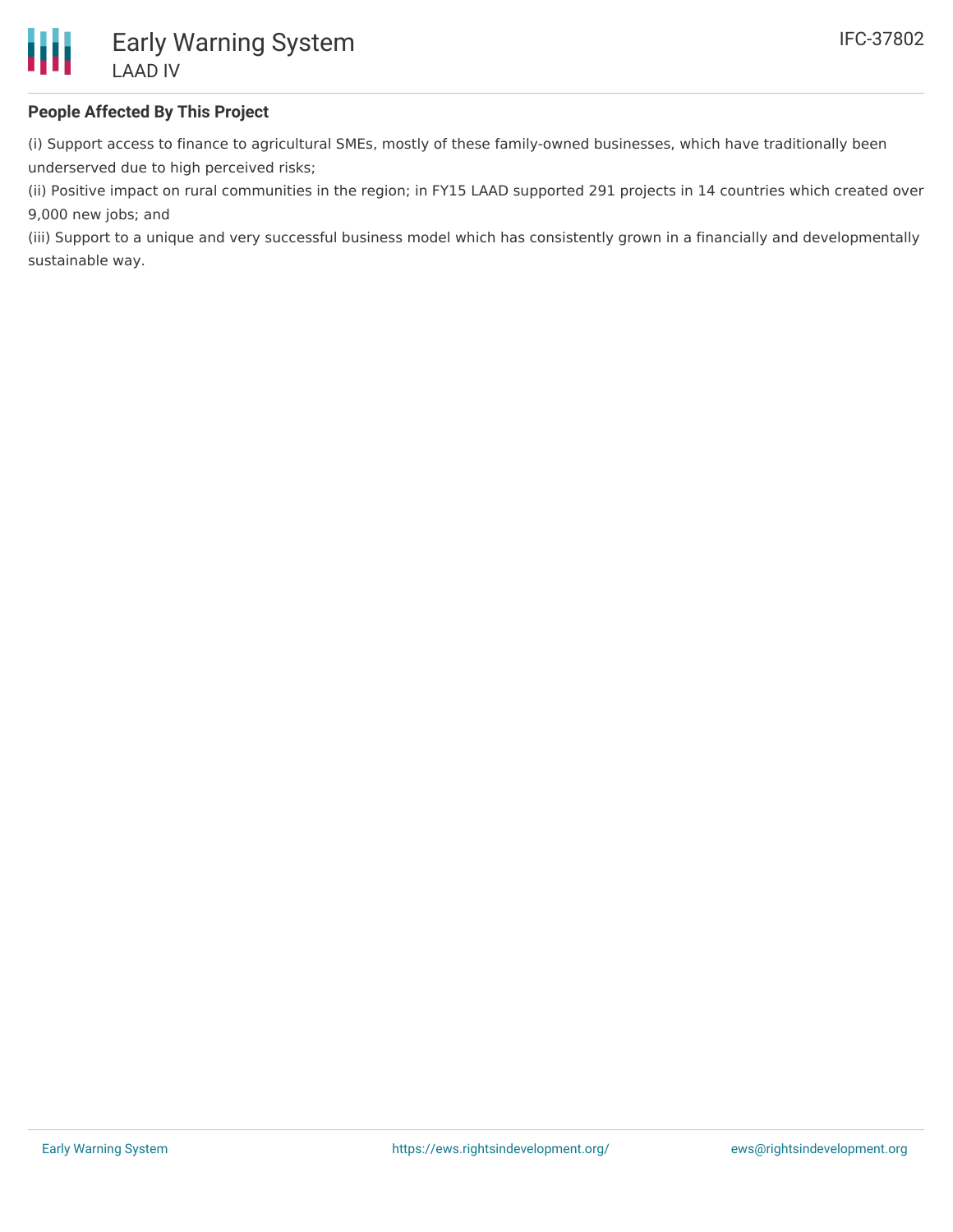#### **Investment Description**

• International Finance Corporation (IFC)

The proposed IFC investment consists of an IFC A Loan for up to US\$50 million.

#### **Financial Intermediary**

Financial Intermediary: A commercial bank or financial institution that receives funds from a development bank. A financial intermediary then lends these funds to their clients (private actors) in the form of loans, bonds, guarantees and equity shares. Financial intermediaries include insurance, pension and equity funds. The direct financial relationship is between the development bank and the financial intermediary.

Latin American Agribusiness [Development](file:///actor/984/) Corporation S.A. (Financial Intermediary)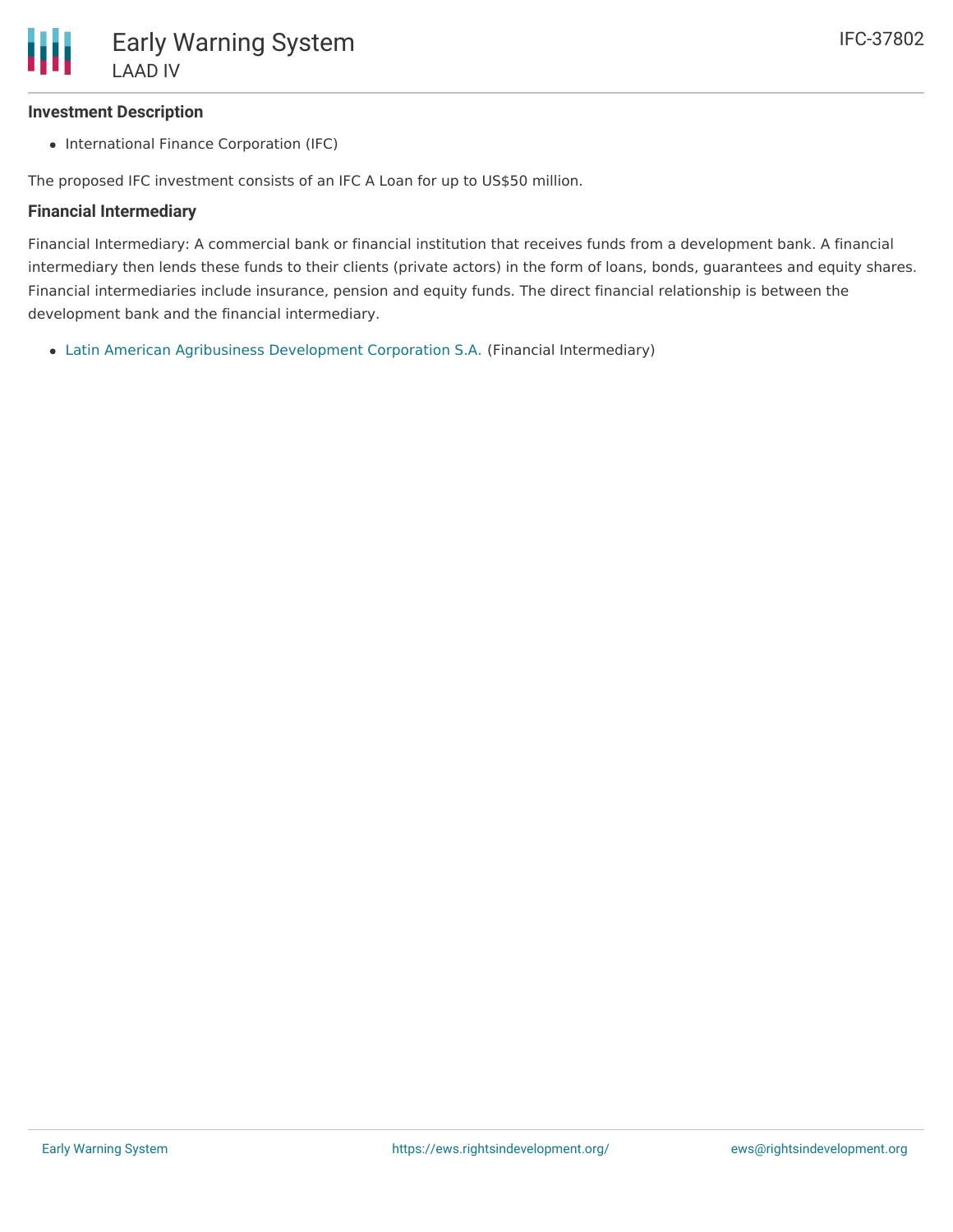

### **Private Actors Description**

Latin American Agribusiness Development Corporation S.A. (LAAD) , an IFC investee company and portfolio client, is a nonbank financial institution specialized in lending to agribusiness SMEs in LAC. LAAD was incorporated in 1969 by a number of major multinational companies engaged in the agribusiness supply chain and financial services with the goal to increase prosperity among rural communities in the region.

LAAD's shareholders include Monsanto, Cargill, Rabobank, Bank of America, Deere & Company, DEG, Dole, Nestle, Goodyear, JP Morgan, Unilever and IFC, all with equal shares (8.33%).